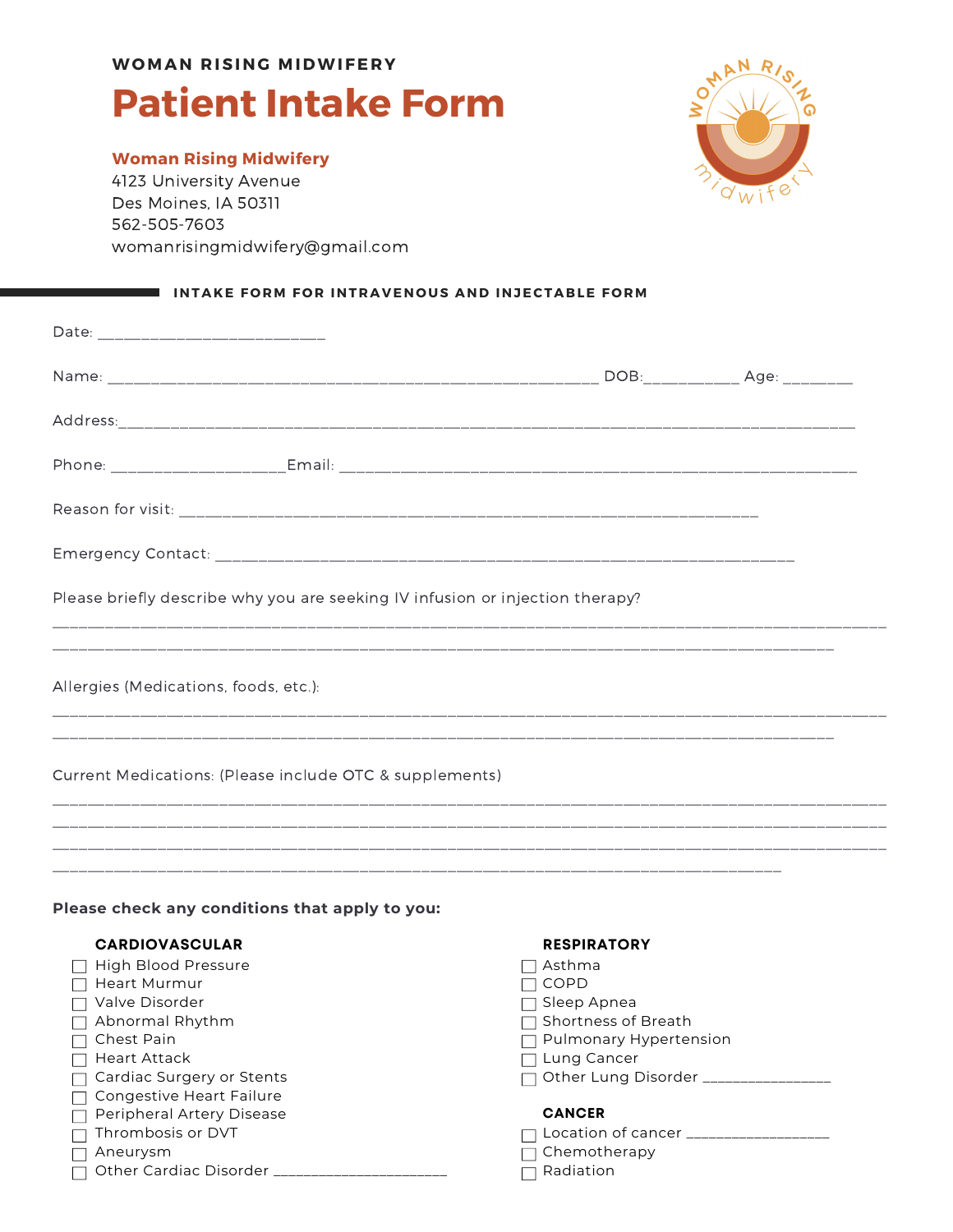# **Patient Intake Form**

#### **Woman Rising Midwifery**

4123 University Avenue Des Moines, IA 50311 562-505-7603 womanrisingmidwifery@gmail.com



**METABOLIC/ENDOCRINE/AUTOIMMUNE**

#### **RESPIRATORY**

| <b>KEJFIKAIUKI</b>                              | METABOLIC/ENDOCRINE/AUTOIMMUNE              |
|-------------------------------------------------|---------------------------------------------|
| Asthma                                          | Hyper/Hypo Thyroid                          |
| <b>COPD</b>                                     | $\Box$ Rheumatoid Arthritis                 |
| $\Box$ Sleep Apnea                              | $\Box$ Diabetes Type I Type II              |
| $\Box$ Shortness of Breath                      | $\Box$ Hx of DKA                            |
| $\Box$ Pulmonary Hypertension                   | $\Box$ Lupus                                |
| $\Box$ Lung Cancer                              |                                             |
| □ Other Lung Disorder _________________________ |                                             |
|                                                 | <b>NEUROLOGIC</b>                           |
| <b>GASTROINTESTINAL AND URINARY</b>             | Stroke/TIA                                  |
| $\Box$ Acid Reflux                              | $\Box$ Multiple Sclerosis                   |
| $\Box$ Liver Disease                            | $\Box$ Parkinson's                          |
| $\Box$ Bladder Disease                          | □ Seizures - date of last _________________ |
| $\Box$ Hepatitis A, B, C                        | $\Box$ Alzheimer's                          |
| □ Kidney Disease                                |                                             |
|                                                 | <b>HEMATOLOGY</b>                           |
|                                                 | $\Box$ Anemia (Iron Deficiency, Pernicious, |
| <b>PSYCHOLOGICAL</b>                            | $\Box$ Aplastic, Hemolytic, Sickle Cell)    |
| $\Box$ Depression                               | $\Box$ mthfr                                |
| $\Box$ Anxiety or Panic Attacks                 | G6PD Deficiency                             |
| $\Box$ Suicidal Ideations                       |                                             |
|                                                 | <b>MUSCULOSKELETAL</b>                      |
|                                                 | <b>Back Pain</b><br>$\vert \ \ \vert$       |
| <b>WOMEN</b> (non-menopausal)                   | Degenerative Joint Disease                  |
|                                                 | □ Carpal Tunnel Syndrome                    |
| Any chance you are pregnant? ________________   | □ Degenerative Disk Disease                 |
|                                                 | $\Box$ Fibromyalgia                         |
|                                                 |                                             |
| <b>PAIN</b>                                     |                                             |

Do you drunk alcohol or abuse any types of drugs? If so, please explain:

Have you ever had an electrolyte or fluid imbalance in the past? Such as low potassium, high sodium, etc.?

\_\_\_\_\_\_\_\_\_\_\_\_\_\_\_\_\_\_\_\_\_\_\_\_\_\_\_\_\_\_\_\_\_\_\_\_\_\_\_\_\_\_\_\_\_\_\_\_\_\_\_\_\_\_\_\_\_\_\_\_\_\_\_\_\_\_\_\_\_\_\_\_\_\_\_\_\_\_\_\_\_\_\_\_\_\_\_\_\_\_\_\_\_\_\_\_\_\_\_\_\_\_\_\_\_\_\_\_\_\_\_\_ \_\_\_\_\_\_\_\_\_\_\_\_\_\_\_\_\_\_\_\_\_\_\_\_\_\_\_\_\_\_\_\_\_\_\_\_\_\_\_\_\_\_\_\_\_\_\_\_\_\_\_\_\_\_\_\_\_\_\_\_\_\_\_\_\_\_\_\_\_\_\_\_\_\_\_\_\_\_\_\_\_\_\_\_\_\_\_\_\_\_\_\_\_\_\_\_\_\_\_\_\_\_\_\_\_\_\_\_\_\_\_\_

\_\_\_\_\_\_\_\_\_\_\_\_\_\_\_\_\_\_\_\_\_\_\_\_\_\_\_\_\_\_\_\_\_\_\_\_\_\_\_\_\_\_\_\_\_\_\_\_\_\_\_\_\_\_\_\_\_\_\_\_\_\_\_\_\_\_\_\_\_\_\_\_\_\_\_\_\_\_\_\_\_\_\_\_\_\_\_\_\_\_\_\_\_\_\_\_\_\_\_\_\_\_\_\_\_\_\_\_\_\_\_\_ \_\_\_\_\_\_\_\_\_\_\_\_\_\_\_\_\_\_\_\_\_\_\_\_\_\_\_\_\_\_\_\_\_\_\_\_\_\_\_\_\_\_\_\_\_\_\_\_\_\_\_\_\_\_\_\_\_\_\_\_\_\_\_\_\_\_\_\_\_\_\_\_\_\_\_\_\_\_\_\_\_\_\_\_\_\_\_\_\_\_\_\_\_\_\_\_\_\_\_\_\_\_\_\_\_\_\_\_\_\_\_\_

\_\_\_\_\_\_\_\_\_\_\_\_\_\_\_\_\_\_\_\_\_\_\_\_\_\_\_\_\_\_\_\_\_\_\_\_\_\_\_\_\_\_\_\_\_\_\_\_\_\_\_\_\_\_\_\_\_\_\_\_\_\_\_\_\_\_\_\_\_\_\_\_\_\_\_\_\_\_\_\_\_\_\_\_\_\_\_\_\_\_\_\_\_\_\_\_\_\_\_\_\_\_\_\_\_\_\_\_\_\_\_\_ \_\_\_\_\_\_\_\_\_\_\_\_\_\_\_\_\_\_\_\_\_\_\_\_\_\_\_\_\_\_\_\_\_\_\_\_\_\_\_\_\_\_\_\_\_\_\_\_\_\_\_\_\_\_\_\_\_\_\_\_\_\_\_\_\_\_\_\_\_\_\_\_\_\_\_\_\_\_\_\_\_\_\_\_\_\_\_\_\_\_\_\_\_\_\_\_\_\_\_\_\_\_\_\_\_\_\_\_\_\_\_\_

Would you like to tell us anything else that you feel like is important?

I attest that the information I have provided is true and accurate to the best of my knowledge:

 $\Box$  CRPS

 $\Box$  Fibromyalgia

\_\_\_\_\_\_\_\_\_\_\_\_\_\_\_\_\_\_\_\_\_\_\_\_\_\_\_\_\_\_\_\_\_\_\_\_\_\_\_\_\_\_\_\_\_\_\_. \_\_\_\_\_\_\_\_\_\_\_\_\_\_\_\_\_\_\_\_\_\_\_\_\_\_\_\_\_. \_\_\_\_\_\_\_\_\_\_\_\_\_\_\_\_\_\_\_\_\_\_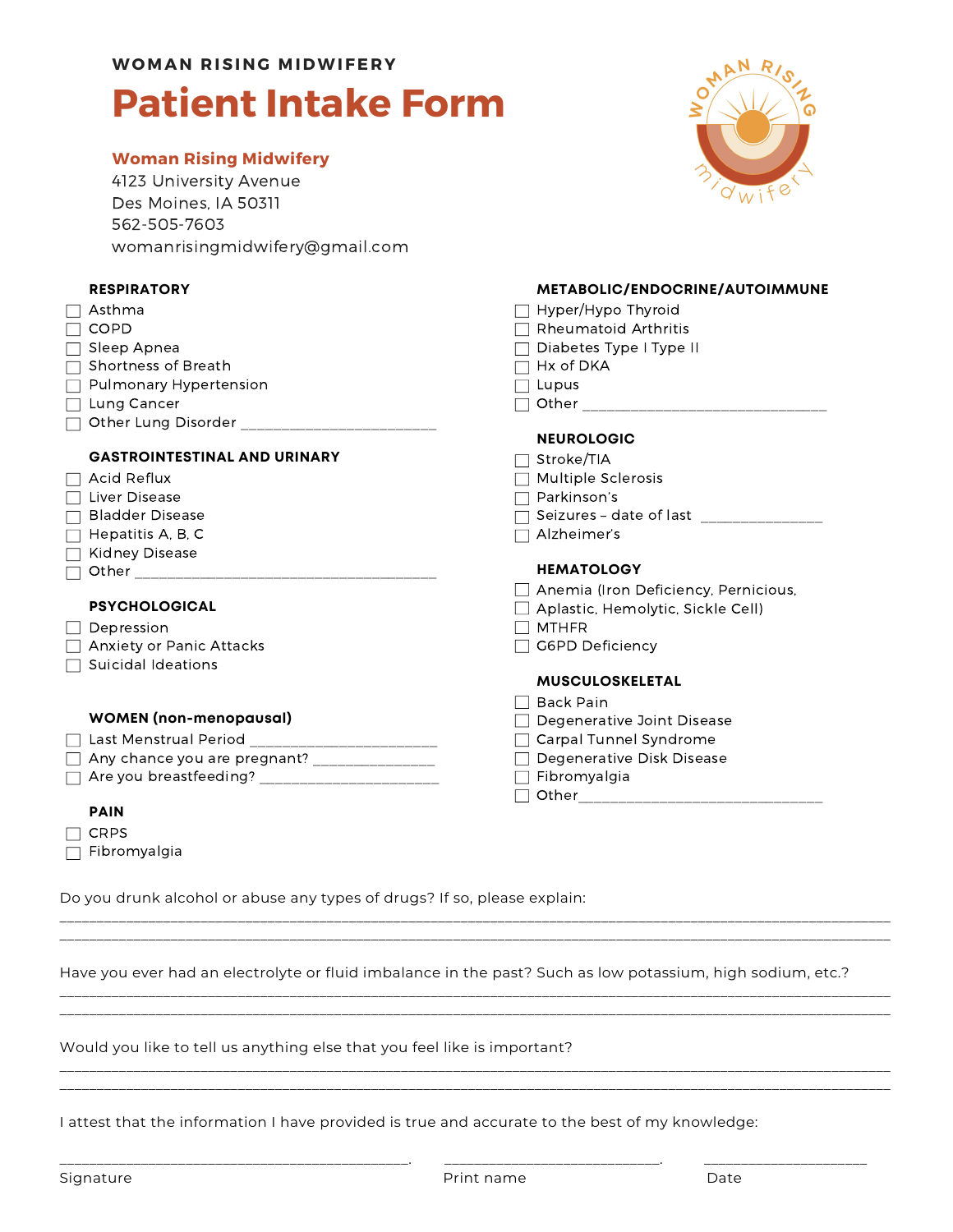# **Patient Consent Form**

### **Woman Rising Midwifery**

4123 University Avenue Des Moines, IA 50311 562-505-7603 womanrisingmidwifery@gmail.com



## **Checklist of what to bring:**

□ Your completed Intravenous (IV) Infusion Therapy Intake Form

□ A list of all prescription medications, OTC medications, vitamins/supplements that you take □ A copy of your most recent bloodwork is helpful

□ Your signed Consent Form (this form) and Provider Approval Form (if relevant).

□ Your signed HIPPA Notice

□ Make sure you are well hydrated prior to your visit. We suggest drinking 1-2 (16oz). bottles of water. Dehydration can make it difficult to insert an IV.

□ Eat something prior to your visit. We suggest high protein snacks, such as nuts, a protein bar, cheese, yogurt or eggs. Low blood sugar can make you feel weak, light-headed or dizzy.

### **During your first visit for IV Vitamin Therapy infusions:**

During the first visit, a Registered Nurse will discuss your main complaints and desired outcomes with you. The Registered Nurse will review your medical & surgical history and any medications you are taking. Based on this assessment, your infusion will be customized to address your individual needs.

#### **What to expect:**

The IVs used during you IV infusion therapy are exactly the same that you would find in a hospital. Instead of a clinical experience though, our IV infusions are given in a peaceful setting and leave you feeling calm, relaxed, and refreshed. All of our infusions last from 45-60 min. Our friendly and attentive staff will keep you calm, cared for, and comfortable during your infusion.

#### **Intravenous (IV) Nutrient Therapy Consent Form**

This document is intended to serve as informed consent for your IV Therapy.

(Initials)\_\_\_\_\_\_\_\_\_ I have informed the nurse of any known allergies to medications or other substances and of all current medications and supplements. I have informed the nurse of my medical history.

(Initials)\_\_\_\_\_\_\_\_\_ Intravenous infusion therapy and any claims made about these infusions have not been evaluated by the US Food and Drug Administration (FDA) and are not intended to diagnose, treat, cure, or prevent any medical disease. These IV infusions are not a substitute for your physician's medical care.

(Initials)\_\_\_\_\_\_\_\_\_ I understand that IV Nutrient Therapy at Woman Rising Midwifery is only for otherwise healthy adults under the age of 65 and over the age of 18.

(Initials)\_\_\_\_\_\_\_\_\_ I understand that I have the right to be informed of the procedure, any feasible alternative options, and the risks and benefits. Except in emergencies, procedures are not performed until I have had an opportunity to receive such information and to give my informed consent.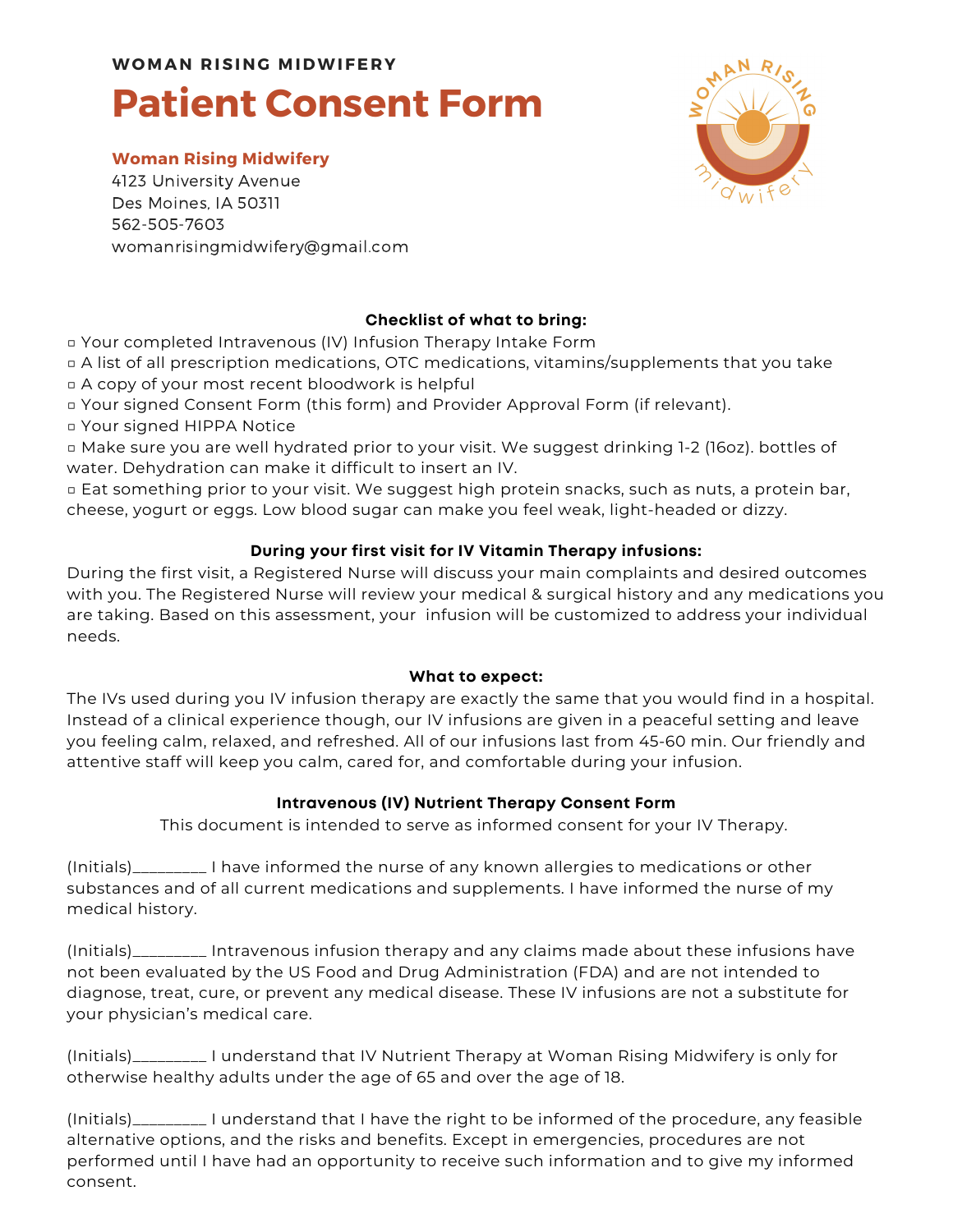# **Patient Consent Form**

#### **Woman Rising Midwifery**

4123 University Avenue Des Moines, IA 50311 562-505-7603 womanrisingmidwifery@gmail.com

### (Initials)\_\_\_\_\_\_\_\_\_ I understand that:

1. The procedure involves inserting a needle into a vein and injecting the prescribed solution.

2. Alternatives to intravenous therapy are oral supplements and/or dietary/lifestyle change.

3. Risks of intravenous therapy include but not limited to: a) Occasionally: Discomfort, bruising and pain at the site of injection. b) Rarely: Inflammation of the vein used for injection, phlebitis, metabolic disturbances, and injury. c) Extremely Rare: Severe allergic reaction, anaphylaxis, infection, cardiac arrest and death.

4. Benefits of intravenous therapy include: a) Injectables are not affected by stomach, or intestinal absorption problems. b) Total amount of infusion is available to the tissues. c) Nutrients are forced into cells by means of a high concentration gradient. d) Higher doses of nutrients can be given than possible by mouth without intestinal irritation.

(Initials)\_\_\_\_\_\_\_\_\_ I am aware that other unforeseeable complications could occur. I do not expect the nurse(s) to anticipate and or explain all risk and possible complications. I rely on the nurse(s) to exercise judgment during the course of treatment with regards to my procedure. I understand the risks and benefits of the procedure and have had the opportunity to have all questions answered.

(Initials)\_\_\_\_\_\_\_\_\_ I understand that I have the right to consent to or refuse any proposed treatment at any time prior to its performance. My signature on this form affirms that I have given my consent to IV Therapy, including any other procedures which, in the opinion of my physician(s) or others associated with this practice, may be indicated.

### **My signature below confirms that:**

1. I understand the information provided on this form and agree to the all statements made above.

\_\_\_\_\_\_\_\_\_\_\_\_\_\_\_\_\_\_\_\_\_\_\_\_\_\_\_\_\_\_\_\_\_\_\_\_\_\_\_\_\_\_\_\_\_\_\_\_\_\_\_\_\_\_\_\_\_\_\_\_\_\_\_\_\_\_\_\_\_\_\_\_\_\_\_\_\_\_\_\_\_\_\_\_\_\_\_\_\_\_\_\_\_\_\_\_\_\_\_

\_\_\_\_\_\_\_\_\_\_\_\_\_\_\_\_\_\_\_\_\_\_\_\_\_\_\_\_\_\_\_\_\_\_\_\_\_\_\_\_\_\_\_\_\_\_\_\_\_\_\_\_\_\_\_\_\_\_\_\_\_\_\_\_\_\_\_\_\_\_\_\_\_\_\_\_\_\_\_\_\_\_\_\_\_\_\_\_\_\_\_\_\_\_\_\_\_\_\_

\_\_\_\_\_\_\_\_\_\_\_\_\_\_\_\_\_\_\_\_\_\_\_\_\_\_\_\_\_\_\_\_\_\_\_\_\_\_\_\_\_\_\_\_\_\_\_\_\_\_\_\_\_\_\_\_\_\_\_\_\_\_\_\_\_\_\_\_\_\_\_\_\_\_\_\_\_\_\_\_\_\_\_\_\_\_\_\_\_\_\_\_\_\_\_\_\_\_\_

2. Intravenous (IV) Nutrient Therapy has been adequately explained to me by my nurse.

3. I have received all the information and explanation I desire concerning the procedure.

4. I authorize and consent to the performance of Intravenous (IV) Nutrient Therapy.

### **Patient's Name and Date of Birth– Please Print**

**Patient's Signature and Date**

 $\overline{\phantom{a}}$ 

 $\overline{\phantom{a}}$ 

 $\overline{\phantom{a}}$ 

**Registered Nurse or Physician's Name – Please Print**

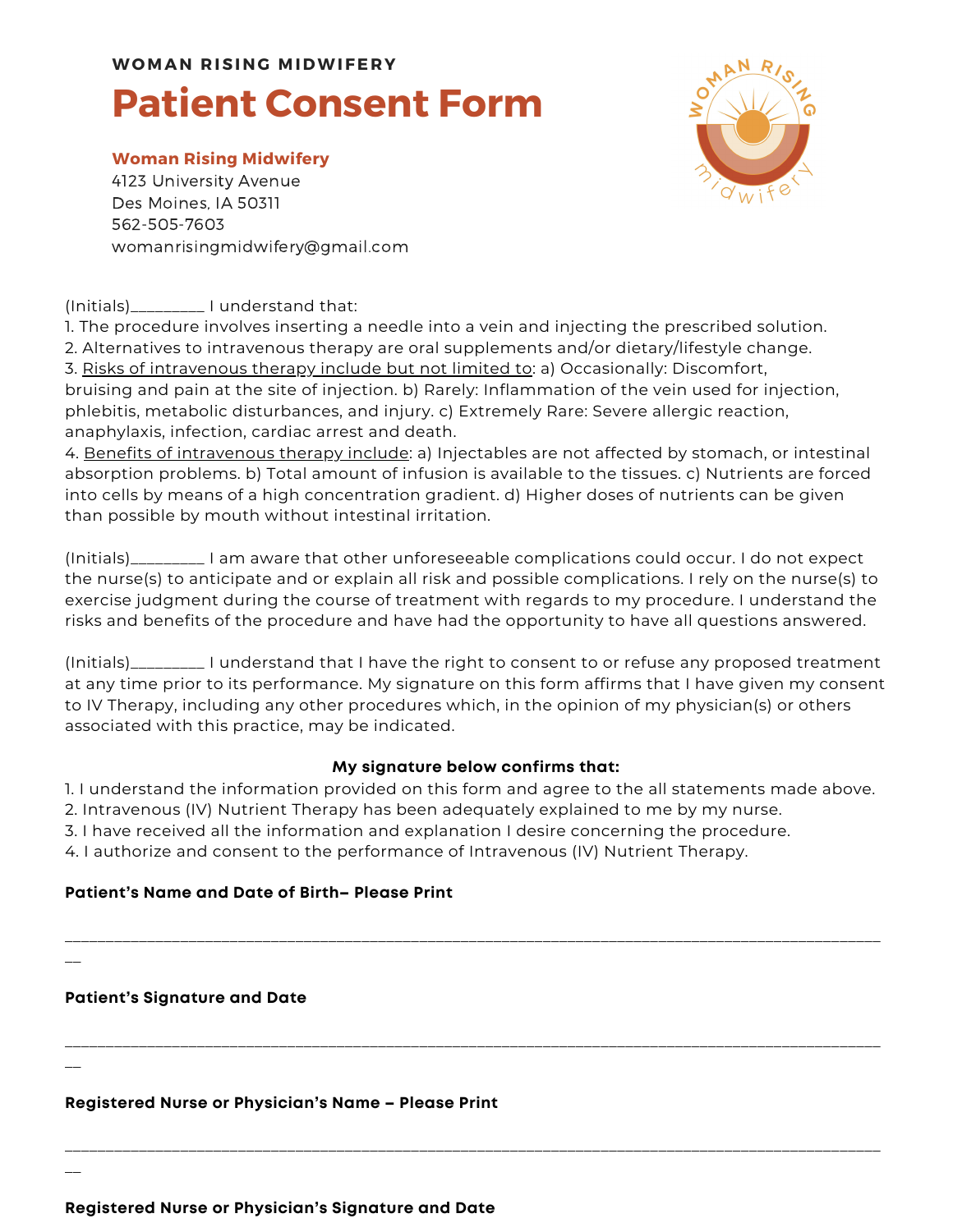# **Post Infusion Instructions**

#### **Woman Rising Midwifery**

4123 University Avenue Des Moines, IA 50311 562-505-7603 womanrisingmidwifery@gmail.com

Following your infusion and/or injection:

- Continue to wear dressing applied to the IV infusion site for at least 1 hour to prevent break through bleeding.
- You can apply cold packs for any post injection/infusion pain. If you are not pregnant, you may also take naproxen (Aleve) for discomfort.
- A light meal and 16 ounces of water are recommended after the infusion
- Monitor your IV site for redness, pain, warmth, or swelling. This could be a sign of infection or an adverse reaction. If this occurs, please call Woman Rising Midwifery at 562-505-7603.
- Continue routine follow up with your mental health and/or primary care provider for continued treatment and evaluation.
- If any mild side effects occur such as hives, nausea, fever, cramping, headaches, or any additional non-life-threatening symptoms, please call Woman Rising Midwifery at 562-505-7603 immediately. If it is after hours, then please report to your closest urgent care or emergency department.
- If any type of serious adverse events occurs such as diffuse hives, shortness of breath, trouble swallowing, chest pain, severe headache, changes in consciousness, increase pain/swelling in the arm that the infusion was given in, or anything else that is concerning, call 911 or report to the emergency department immediately.
- You can expect to feel improvements in your symptoms within 15-90 minutes of your infusion. These effects can last up to 1 to 1 and a half weeks.
- Patients can present for repeat infusions every 2 weeks unless determined otherwise by your treating provider.

Additional instructions:

- If you have any additional questions or concerns, please feel free to reach out to Woman Rising Midwifery via phone at 562-505-7603 or via email at womanrisingmidwifery@gmail.com.
- Your next appointment date and time: \_\_\_\_\_
- I acknowledge that I understand the instructions that need to be followed prior to and after my treatment. I certify that I will follow these instructions and notify Woman Rising Midwifery of any changes in my condition or drug/supplement use.

Printed patient name: \_\_\_\_\_\_\_\_\_\_\_\_\_\_\_\_\_\_\_\_\_\_\_\_\_\_\_\_\_\_\_\_\_\_\_\_\_\_\_\_\_\_\_\_\_\_\_\_\_\_\_\_\_\_\_\_\_\_\_\_\_\_

Patient signature: \_\_\_\_\_\_\_\_\_\_\_\_\_\_\_\_\_\_\_\_\_\_\_\_\_\_\_\_\_\_\_\_\_\_\_\_\_\_\_\_\_\_\_\_\_\_

Date:

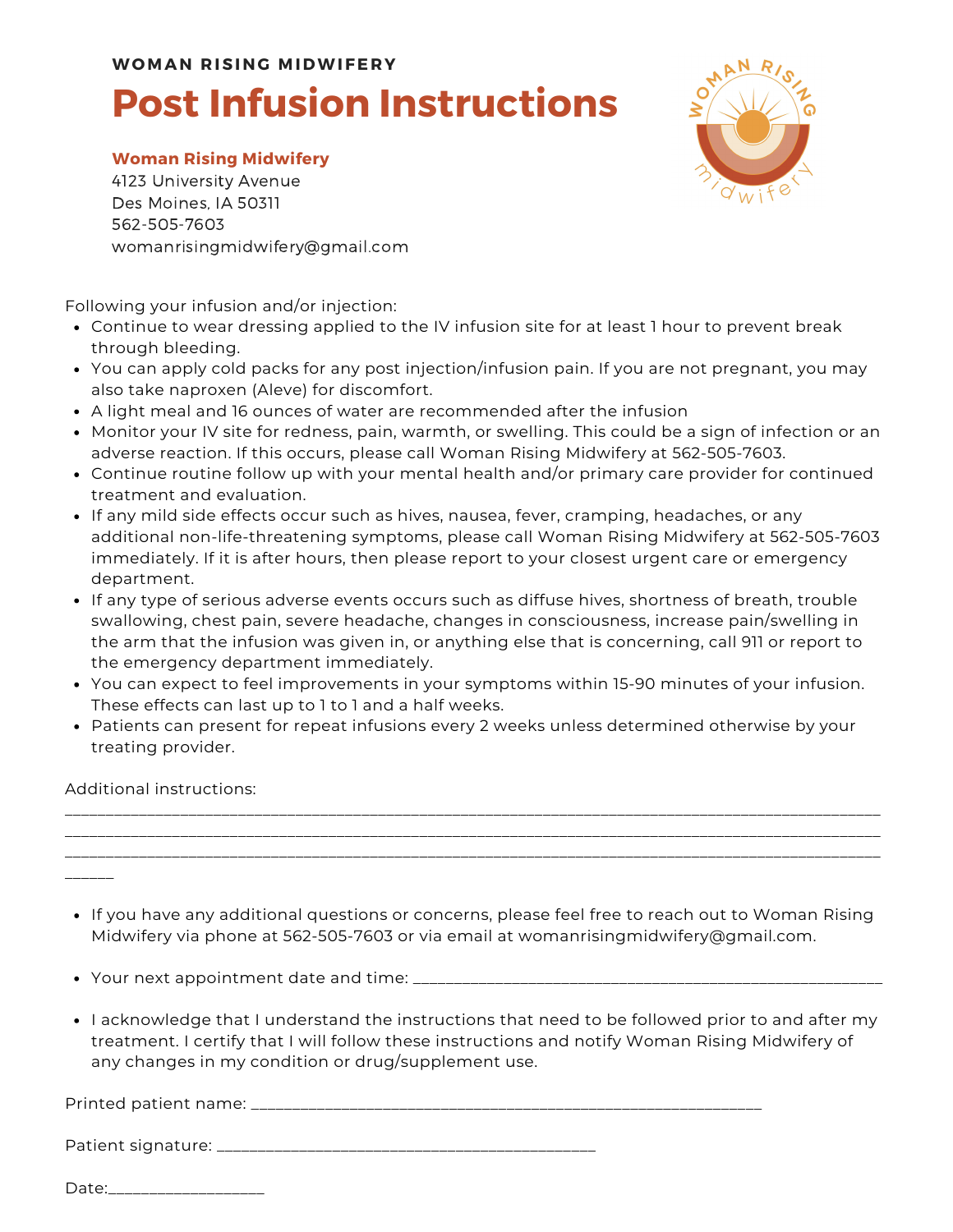# **Indemnification Clause**

#### **Woman Rising Midwifery**

4123 University Avenue Des Moines, IA 50311 562-505-7603 womanrisingmidwifery@gmail.com



I, \_\_\_\_\_\_\_\_\_\_\_\_\_\_\_\_\_\_\_\_\_\_\_\_\_\_\_\_\_\_, agree to indemnify, defend, protect, and hold harmless the medical providers employed by Woman Rising Midwifery; and their respective officers, directors, employees, stockholders, assigns, successors and affiliates (Indemnified Parties) from, against and in respect of all liabilities, losses, claims, damages, judgements, settlement payments, deficiencies, penalties, fines, interest and costs, expenses suffered, sustained, incurred or paid by the indemnified parties, in connection with, results from or arising out of, directly or indirectly, the medical providers employed by Woman Rising Midwifery; rendering medical care, services, advice, and/or treatment, my failure to disclose all relevant information regarding my medical and physical condition, acts or omissions, the medical providers employed by Woman Rising Midwifery;; harm or injury resulting from medical care or pharmaceuticals provided directly or indirectly by the medical providers employed by Woman Rising Midwifery;. I am aware of the potential side effects associated with IV infusion and injectable therapies provided by Woman Rising Midwifery, accept all the risks involved with IV infusion and injectable therapies, and will not seek indemnification or damages from the indemnified parties.

| $\frac{1}{1}$ |  |  |
|---------------|--|--|
|               |  |  |
|               |  |  |
|               |  |  |
|               |  |  |